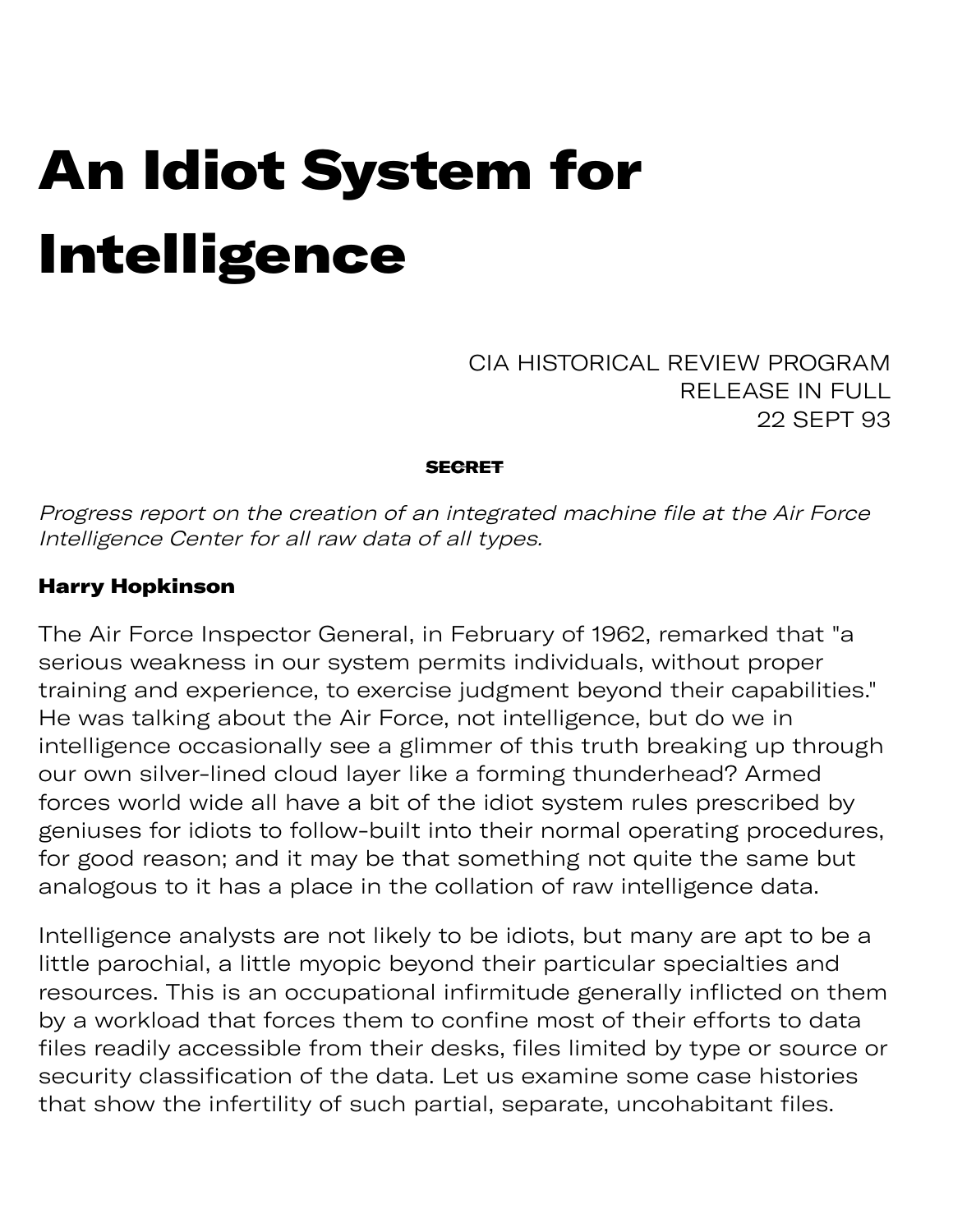### **The MK Numbers**

Many years ago, for a number of apparent reasons, the Russians put the clamps on the individual enterprise then exercised in the procurement of foreign books, periodicals, and other publications and set up Mezhdunarodnaya Kniga (hereinafter referred to as MK because it is so hard to spell) to act as the official procurement agency for Soviet organizations. In a bureaucratically efficient manner, they devised a. form and a numbering control system, assigning an individual number to each major organization in the country, which then assigned a subnumber to its -own organizational elements, who in turn assigned a third, sequential number to each order as it was prepared. MK also assigned a number to each foreign country and a second number to its procurement agency there. In the United States this agency is the Four Continent Book Store at 822 Broadway in New York City, with a miserable staff plagued on the one hand by internal bickerings and union troubles and badgered on the other by MK and the Soviet Embassy for doing a poor job. It is a registered Communist organization, headed at the time of interest to us by a chap named Allen Markoff, unhappily making a living the hard way.

Book orders, typed at the local level in the Soviet Union, wend their way up to MK, where they are dispatched in triplicate to the appropriate foreign collection agency. Those for the United States were all sent to Four Continent, who took action by sending two copies of the form (plus a couple of its own dealing with billing and payments) to the appropriate publisher or subscription agency, the Government Printing Office, or other source for procurement.

In 1957 an Air Force Intelligence Center analyst, looking for new sources, started collecting these forms through the GPO and the FBI. The data, including the identity of the Soviet organizations that originally placed the orders, were put on IBM punched cards. Many of these identities were somewhat obscured by the use of Post Box addresses without any organizational name, but their assigned organizational numbers required by bureaucracy were helpful not only to MK but also to our analyst. Periodic machine runs of various sorts were made to -determine the primary interest, as expressed in the orders for source material, of the various organizations.

At about this time the Ministry of the Aviation Industry (MAP) underwent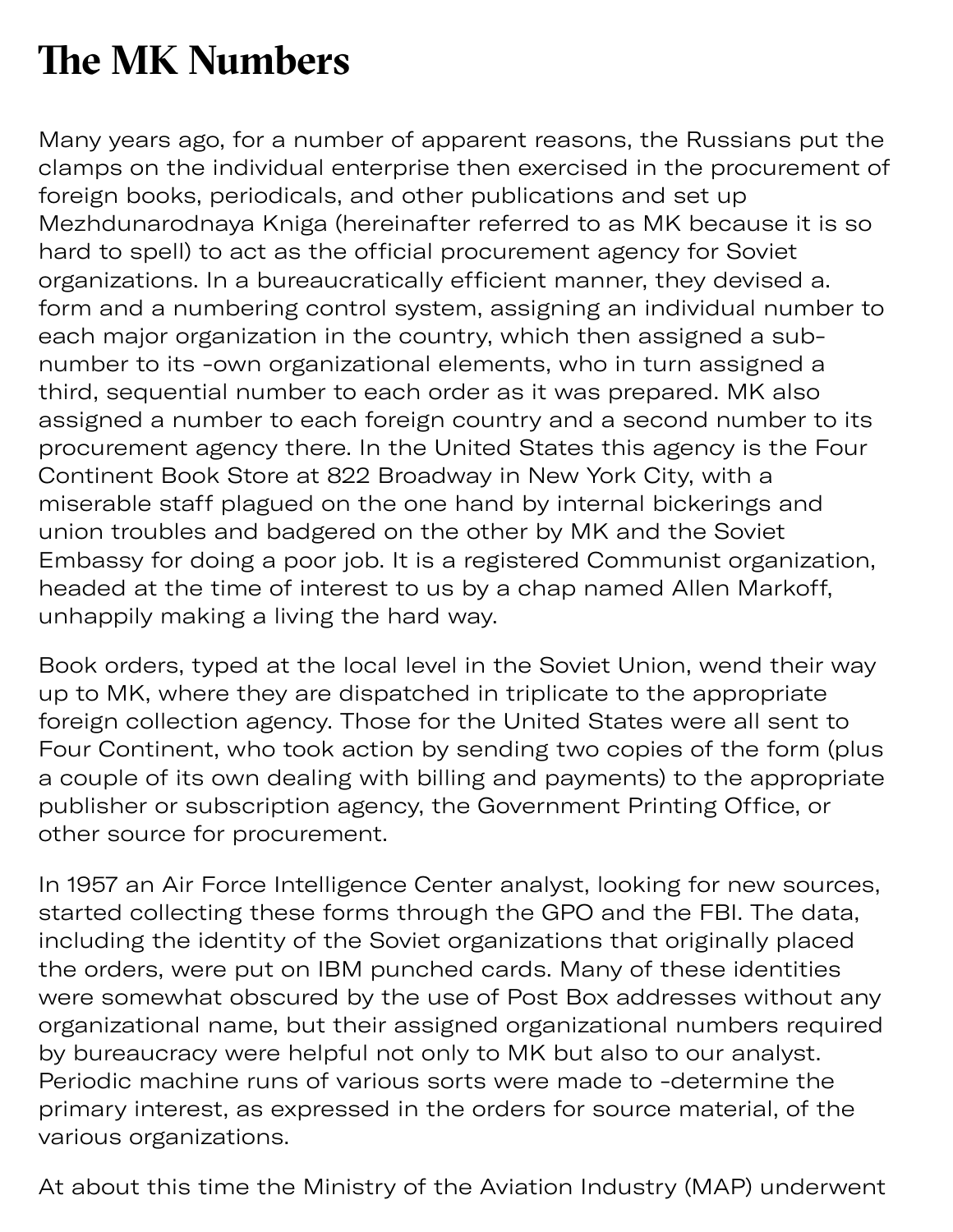a reorganization, changing its name to the Committee of Aviation Technology and acquiring a new street address, but not changing its assigned MK book order number. If the latter had not been enough to identify the new organization as a replacement of MAP, an analysis of the typing by the FBI laboratory in Washington established that the same typewriter had been used to prepare some of the book orders under the old name and some from the new outfit. Russian reorganizations are assumed to be similar to our own: no matter how the organizational boxes are shuffled, the same functions generally continue to be performed by the same people with the same old equipment.

 $y \in \mathcal{M}$  , where  $y \in \mathcal{M}$  and  $y \in \mathcal{M}$ 

The edge was taken off the sweet taste of accomplishment in this identification by a Soviet public announcement of the organizational change in question. Not announced, however, was the fact that after the change the Committee acquired a marked interest in missiles, as evidenced by a small flood of book orders for such items as "The Mechanical Aspects of the Vanguard Flight Control System," "Re-entry of Spherical Bodies into the Atmosphere at Very High Speeds," "Redstone Arsenal Ballistic Ramp," "Effect of Air Drag on Elliptic Satellite Orbits," and hundreds more in the same vein.

So far so good. But in 1958 this enterprising analyst was transferred, and the effort ceased. It was picked up later elsewhere as the maintenance of a distinct category of data, the CIA Book Order File; but who has used this or will use it as a separate file? The identification of those mysterious Post Box numbers can be accomplished only by systematically playing this unclassified, open-source material against other files of a completely different nature and classification which might appear to contain altogether unrelated data.

### **Coolers, Arsenal, and Elephants**

Some years ago a trainload of air coolers was shipped to Ashkhabad on the Russian-Iranian border.. An intriguing fact. A carload wouldn't have bothered; but a trainload? What could the Turkmen slope-heads do with this amount, since they do not afford themselves the luxury of individual air conditioning? So far as I know, no one ever found the answer; and the reason no one did is that there was no clue to tell which files of the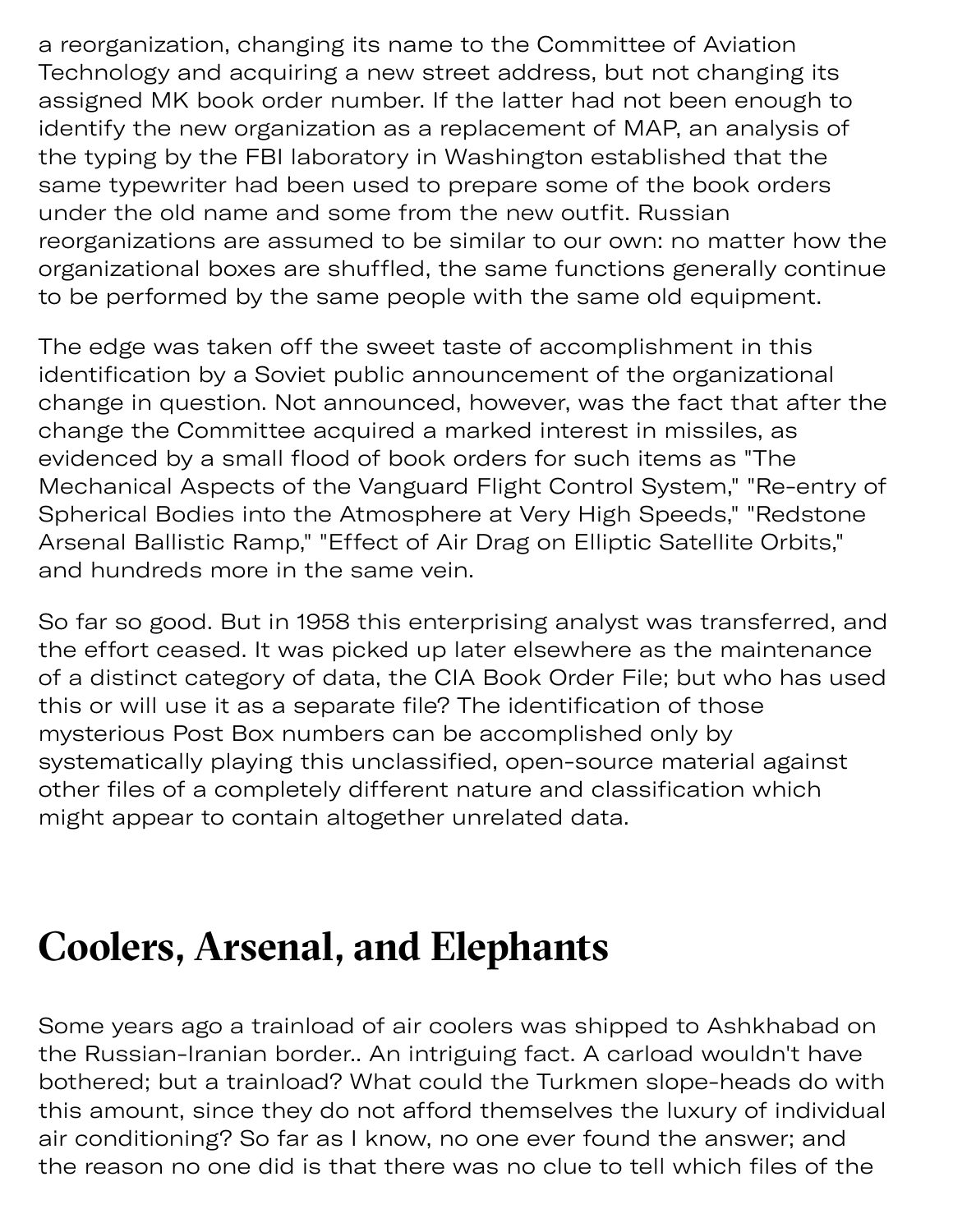multiplicity maintained in the intelligence community one might search next for any possible associated activity. And if there had been, no one would probably have had time to undertake it anyway. Nor would it generally be possible for a machine-type custodian of 25 or 35 varied automated files to suggest a particular two or three to be searched to shed light on this anomaly. As a matter of fact, the file that produced the anomaly itself is one associated neither with Ashkhabad nor with air coolers, but one concerning a different subject entirely and an unlikely place to find such an item at such a time.

The inexplicable installation at Mozhaysk, a word to produce tarantism in some people even today, was an unusual example of complete frustration. We had excellent photo coverage of the thing-all that could be asked for, one would think-yet never in the history of intelligence has so much labor been expended on a single question as on the search of all files, manual and machine alike, in the endeavor to discover what this was. Every existing information file was milked not once but many times by different searchers; but one wonders whether, if a single homogeneous group had been able to conduct an integrated search of all of these files, scrutinizing each fact in relation to all other available data, it would have taken some three years to reach an agreed solution.

It would perhaps be an exaggeration to say that we handle raw intelligence information today in the same way it was handled by the Union Army during the Civil War, but in a sense this is not far from the truth. Indeed, we might go back even as far as Hannibal and reflect on our resemblance to the Roman Scipio, trying to establish the operating characteristics of the African elephant from scattered and unrelated reports. And speaking of elephants, Aesop's fable of the seven blind men is a classic example of compartmented intelligence-and recommended reading for all.

## **The Unifile**

There is no disagreement that the increasing masses of data, the excessive demands on available manpower, the need for increased speed in reaction and analysis, and the exploding technology of weapons systems all add up to a pressing need for automated data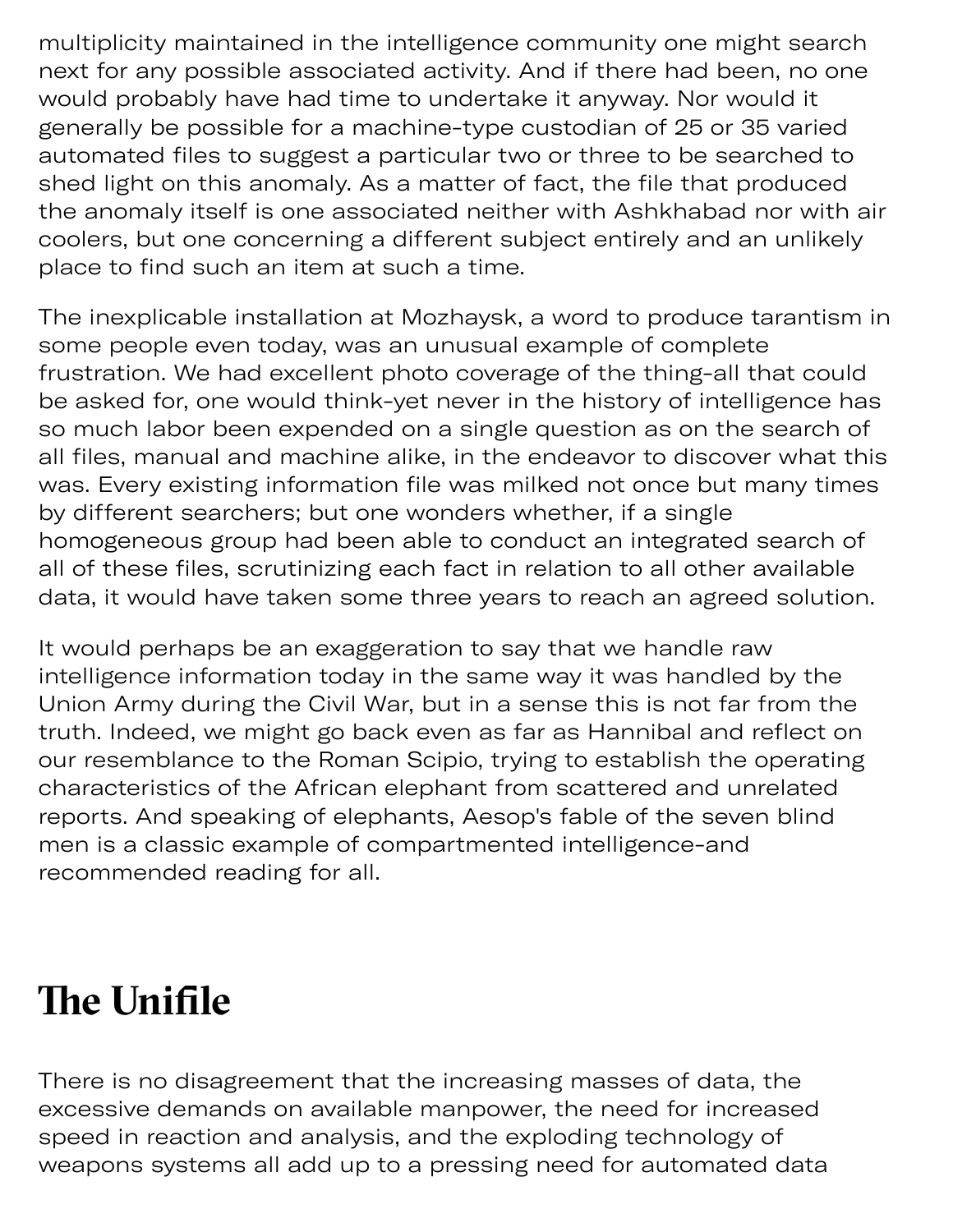handling. To stop short with the application of this forward step to separate files, to be operated or queried individually, would be a grave error. The habits, training, operating constraints, and environment of today make the establishment of an idiot-proof, single-query, singlesearch type of raw data file the minimum requirement for automated data manipulation, and an even more critical necessity for the highspeed intelligence analysis and synthesis of the future.

In 1960, following years of contractual probings aimed at designing a complete intelligence data handling system, with no tangible results except a very liberal education for certain personnel of AFIC, an ambitious concept was born, and an important decision was made. The concept was an integrated, complete raw data system using in combination the IBM 7090, the AN/GSQ 11A (Minicard) document retrieval system, and the photo-handling equipment of the now defunct subsystem I of a proposed satellite program. The important decision was to perform the systems design in-house, utilizing contractor personnel only for detailed design and programming under the strict direction of AFIC personnel. After years of pie in the sky, always associated with a requirement for literally hundreds more people, this was an attempt to get on with the job while keeping at least one foot on the ground.

The modus operandi was the establishment of an ad hoc committee known as the Information Exploitation Group, composed of four full-time people selected because of their ingeniousness and backgrounds of experience in both intelligence analysis and electronic data processing. With the help of in-house systems designers, programmers, and indians and chiefs of assorted experience, they were ready at the end of ten months (under some pressure) to start building what they called the Duplex Unifile System. This system was to provide not only for processing new information on an all source basis, but also for storing and handling information previously indexed and machined by other organizations, so that a sort of instant library in depth might be achieved rapidly. It had to have growth potential, be sufficiently flexible to shift with the advent of new equipment, and be redirectable to handle presently unanticipated problems.

A babel of machine codes has developed in the intelligence community, and not even transliteration of the Russian language is standard. It was necessary to design a computer record format of universal character, one that could accept any existing machine-readable file. Conversion programs would be prepared to put into this Uniformat all the various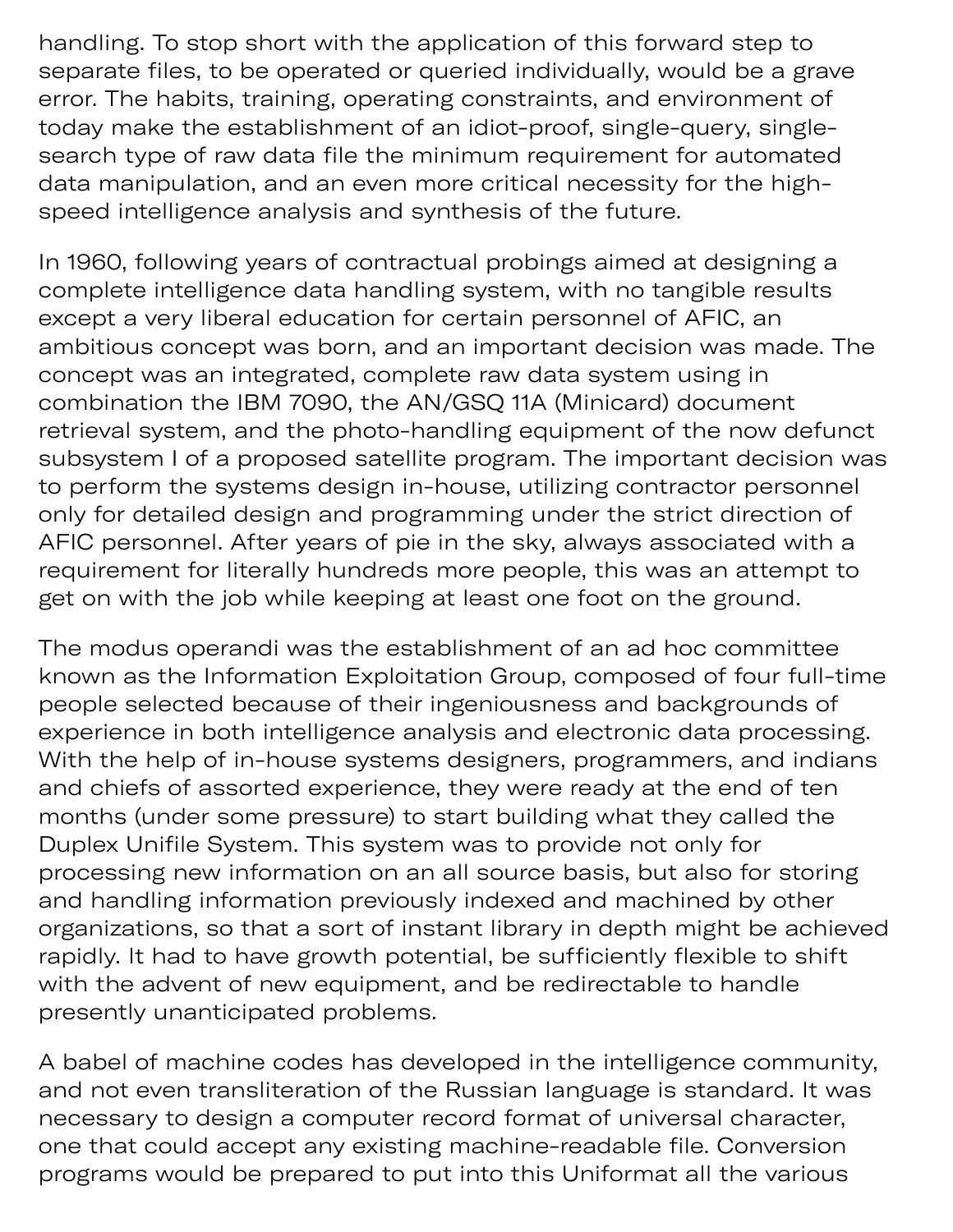acquired files and subsequent material up-dating them. The consolidation would create an electronic file unprecedented in scope and depth, an instrument for correlating all pertinent available data regardless of its class, source, or security classification.

The universals of Uniformat are the three basic elements which are repeated in all files regardless of format-Identifters (people, places, and things), at a Location, in Time. With an added provision for the expression of interrelationships among these three, all information can be adequately represented by them, and the system is intrinsically suitable for machine manipulation, document retrieval, and photographic records. In connection with the latter, a Unifile P.I. Report was designed and is currently in operational use in the Air Force, serving as the photographic intelligence input to both the 7090 and the Minicard system.

During the development and conversion stage, duplicate files have been supplied to us by our very cooperative fellow members of the intelligence community, including the photographic intelligence files in NPIC, several CIA registers, special intelligence files from NSA, some selected sensitive files from FTD, ACIC photo data files, and several 438L-developed files from SAC.1 By the end of the year 25 files now scattered geographically, organizationally, and by security barriers, comprising two and a half to three million records, will have been merged into Unifile.

Computer programming for data correlation--the end objective of the development-has already been initiated. An analyst will be able to query all these manifold sources at a single stroke. But the computer will not wait idly on the analyst's initiative: under a "trigger" program being developed it will keep searching the Unifile to detect the convergence of indicators of target activities-long-range missile sites, nuclear weapon storage facilities, etc. When the sum of evidence of such an activity crosses a threshold value, output will automatically be triggered, giving a hypothesis of the existence of the activity and a statement of the evidence supporting the hypothesis. Stringent tests of the programming are planned, and before winter's end we will have completed our universal research instrument-or at least will be within revision distance of it.